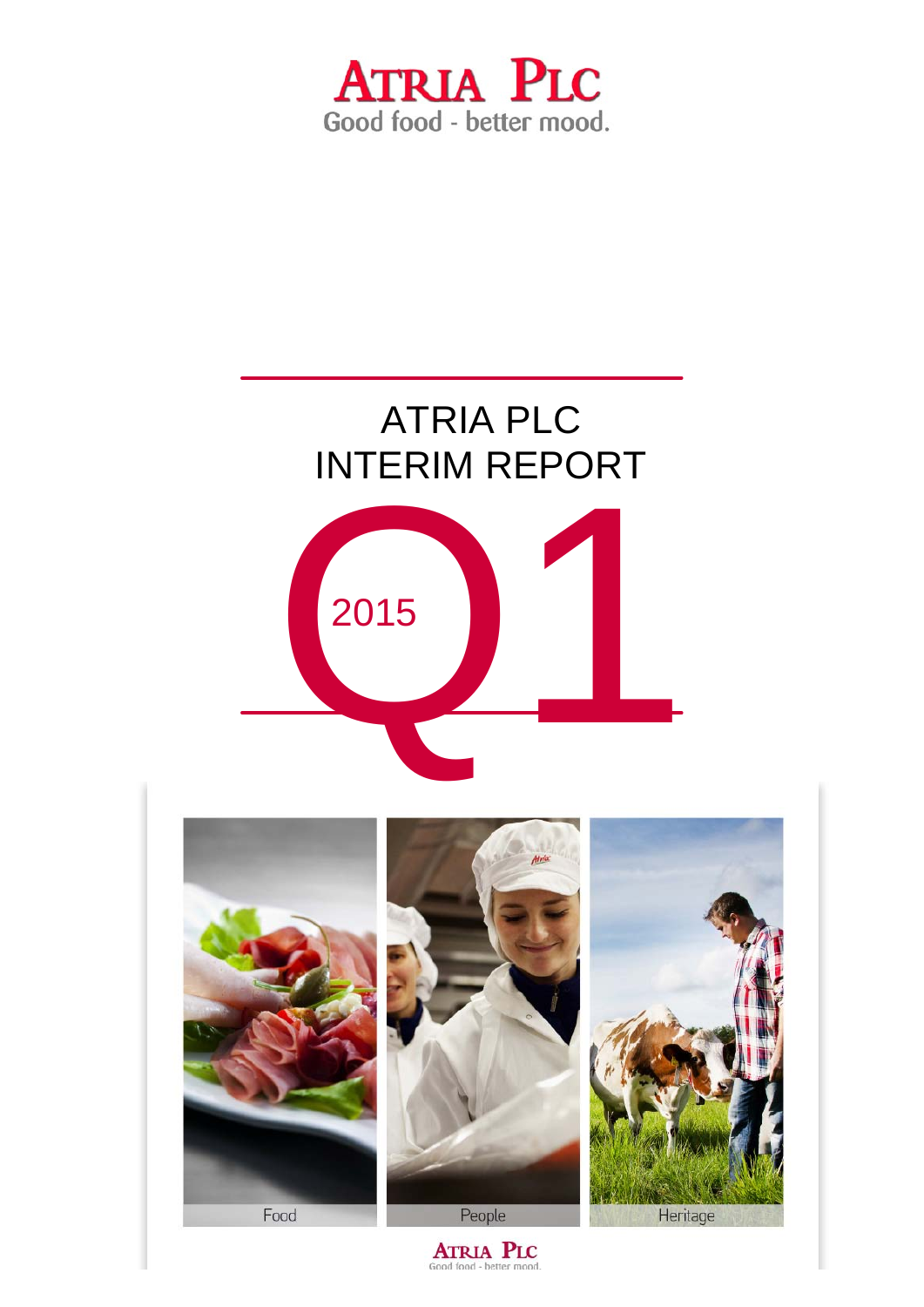

## **INTERIM REPORT OF ATRIA PLC 1 JANUARY– 31 MARCH 2015**

## **Atria Group's EBIT grew from the previous year**

#### **January–March 2015**

- Consolidated net sales fell by 3.8% to EUR 314.5 million (EUR 327.0 million). At comparable exchange rates, the decline was 0.7%.
- Consolidated EBIT was EUR 0.7 million (EUR -2.5 million), 0.2% (-0.8%) of net sales.
- Atria initiated an investment of EUR 36 million in the modernisation of a pig cutting plant in Nurmo, Finland.
- The Swedish Competition Authority approved the sale of the Falbygdens cheese business to Arla. The sale realized 1 April 2015 according to the contract.

|                            | Q <sub>1</sub> | Q1      |         |
|----------------------------|----------------|---------|---------|
| <b>EUR million</b>         | 2015           | 2014    | 2014    |
|                            |                |         |         |
| Group                      |                |         |         |
| Net sales                  | 314.5          | 327.0   | 1,426.1 |
| EBIT                       | 0.7            | $-2.5$  | 40.6    |
| EBIT, %                    | 0.2            | $-0.8$  | 2.8     |
| Profit before taxes        | $-1.6$         | $-5.7$  | 34.0    |
| Earnings per share, EUR    | $-0.07$        | $-0.19$ | 0.93    |
| Non-recurring items*       | 0.0            | $-0.8$  | 1.0     |
|                            |                |         |         |
| Net sales by business area |                |         |         |
| Atria Finland              | 212.2          | 216.9   | 945.5   |
| Atria Scandinavia          | 85.2           | 88.4    | 371.9   |
| Atria Russia               | 15.8           | 21.3    | 98.8    |
| Atria Baltic               | 7.6            | 7.4     | 34.5    |
|                            |                |         |         |
| EBIT by business area      |                |         |         |
| Atria Finland              | 1.9            | 0.2     | 33.6    |
| Atria Scandinavia          | 1.9            | 0.9     | 14.9    |
| Atria Russia               | $-2.3$         | $-2.2$  | $-5.7$  |
| Atria Baltic               | $-0.1$         | $-0.2$  | $-0.0$  |

\*Non-recurring items are included in the reported figures

## **January–March 2015**

**Atria Group's** net sales for January–March amounted to EUR 314.5 million (EUR 327.0 million). Net sales fell by EUR 12.5 million year-on-year. This decline was mostly attributable to the weakening of the rouble from the comparative period. EBIT was EUR 0.7 million (EUR -2.5 million). EBIT for the comparative period included EUR 0.8 million non-recurring costs.

Atria Finland made a decision to invest approximately EUR 36 million in expanding and modernising its pig cutting plant in Nurmo, Finland. New production facilities will be built next to the old plant, and the existing production facilities will be renovated and automated using the latest production technology. The new production facilities will measure around 4,500 square metres.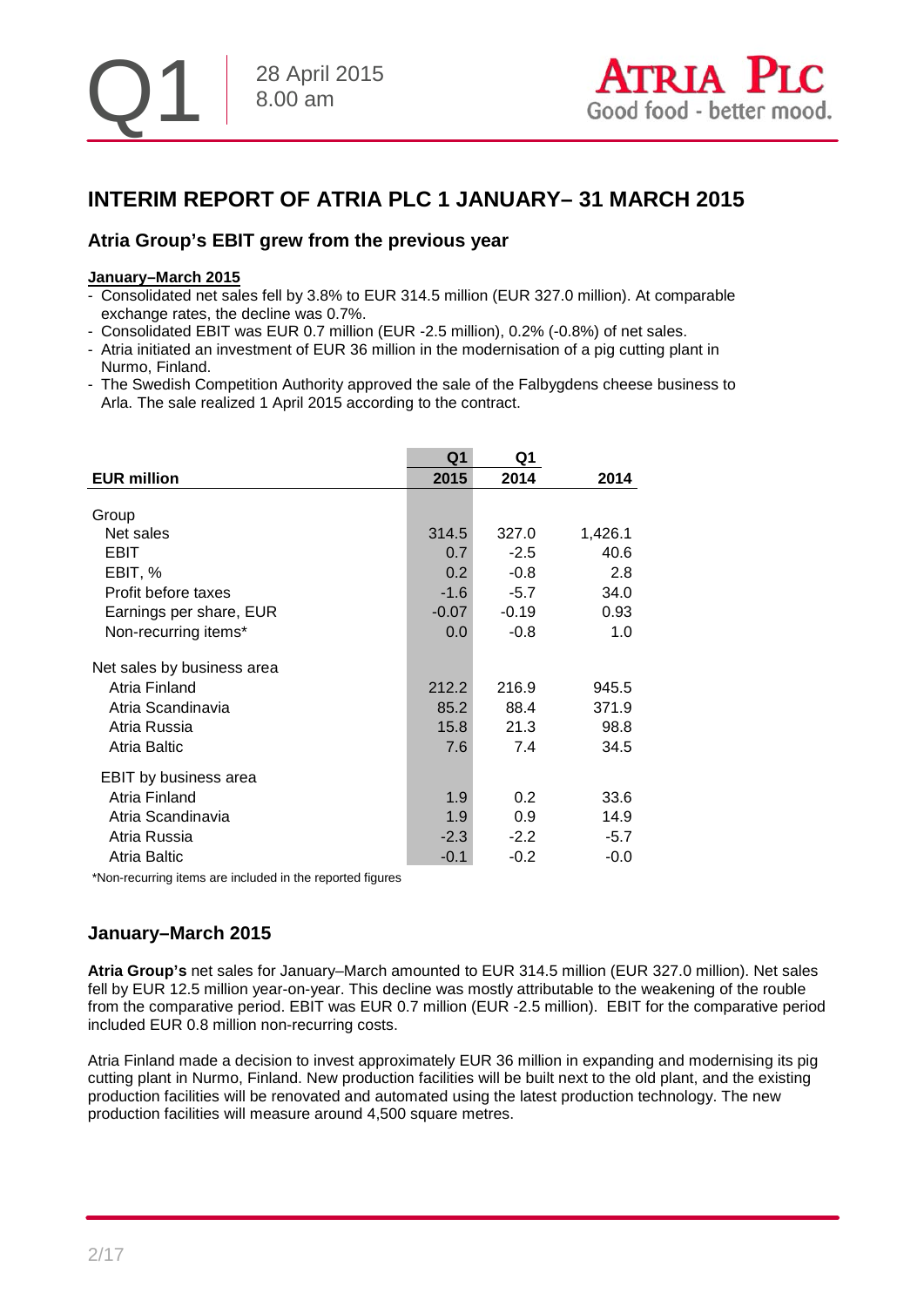

The investment will substantially raise the pig cutting plant's productivity and profitability: it is expected to generate annual cost savings of some EUR 8 million in the cutting plant's operations as a result of automation and the reorganisation of production. The use of new technology will also improve the conditions for quality and product safety in production.

Investments during the period under review totalled EUR 9.5 million (EUR 37.5 million). The Group's free cash flow for the period (operating cash flow - cash flow from investments) was EUR -9.6 million (EUR -23.5 million) and net liabilities were EUR 263.1 million (31 December 2014: EUR 250.7 million).

The Swedish Competition Authority approved on 11 March 2015 the sale of Atria Scandinavia's Falbygdens cheese business to Arla. The sale price was approximately EUR 34 million. According to the contract the divested operations were consolidated into Arla Foods AB after the period under review, from 1 April 2015. The transaction will reduce Atria's annual net sales by around EUR 52 million and EBIT by some EUR 3 million.

**Atria Finland's** net sales for January–March totalled EUR 212.2 million (EUR 216.9 million), down by EUR 4.7 million year-on-year. This decline was due to lower consumer demand and the sluggishness of the overall market. EBIT amounted to EUR 1.9 million (EUR 0.2 million). This increase was attributable to improved cost-efficiency. EBIT for the comparative period included EUR 0.8 million non-recurring costs.

**Atria Scandinavia's** net sales for January–March amounted to EUR 85.2 million (EUR 88.4 million). At comparable exchange rates, net sales grew by 1.1% year-on-year. EBIT for January–March totalled EUR 1.9 million (EUR 0.9 million). This increase was due to higher sales, stable prices and improved production efficiency.

**Atria Russia's** net sales for January–March amounted to EUR 15.8 million (EUR 21.3 million). At comparable exchange rates, net sales grew by 5.6% year-on-year. In the local currency, the growth in net sales was due to price increases. However, the increases were not sufficient to fully offset higher raw material costs. EBIT was EUR -2.3 million (EUR -2.2 million). In the period under review, the greatest challenge for business was the general economic uncertainty in the market.

**Atria Baltic's** net sales for January–March totalled EUR 7.6 million (EUR 7.4 million). EBIT was EUR -0.1 million (EUR -0.2 million). Atria strengthened its market share in meat products in the retail sector. Oversupply in the European meat market has led to record low meat prices. This reduced the profitability of Atria's primary production and exports in Estonia.

| <b>Key indicators</b>             |         |         |          |
|-----------------------------------|---------|---------|----------|
| <b>EUR million</b>                | 31.3.15 | 31.3.14 | 31.12.14 |
|                                   |         |         |          |
| Equity/share, EUR                 | 14.40   | 14.07   | 14.22    |
| Interest-bearing liabilities      | 266.4   | 336.5   | 254.1    |
| Equity ratio, %                   | 44.3    | 40.6    | 44.0     |
| Gearing, %                        | 64.8    | 83.9    | 62.6     |
| Net gearing, %                    | 64.0    | 81.3    | 61.8     |
| Gross investments in fixed assets | 9.5     | 37.5    | 62.7     |
| Gross investments, % of net sales | 3.0     | 11.5    | 4.4      |
| Average FTE                       | 4,382   | 4.707   | 4.715    |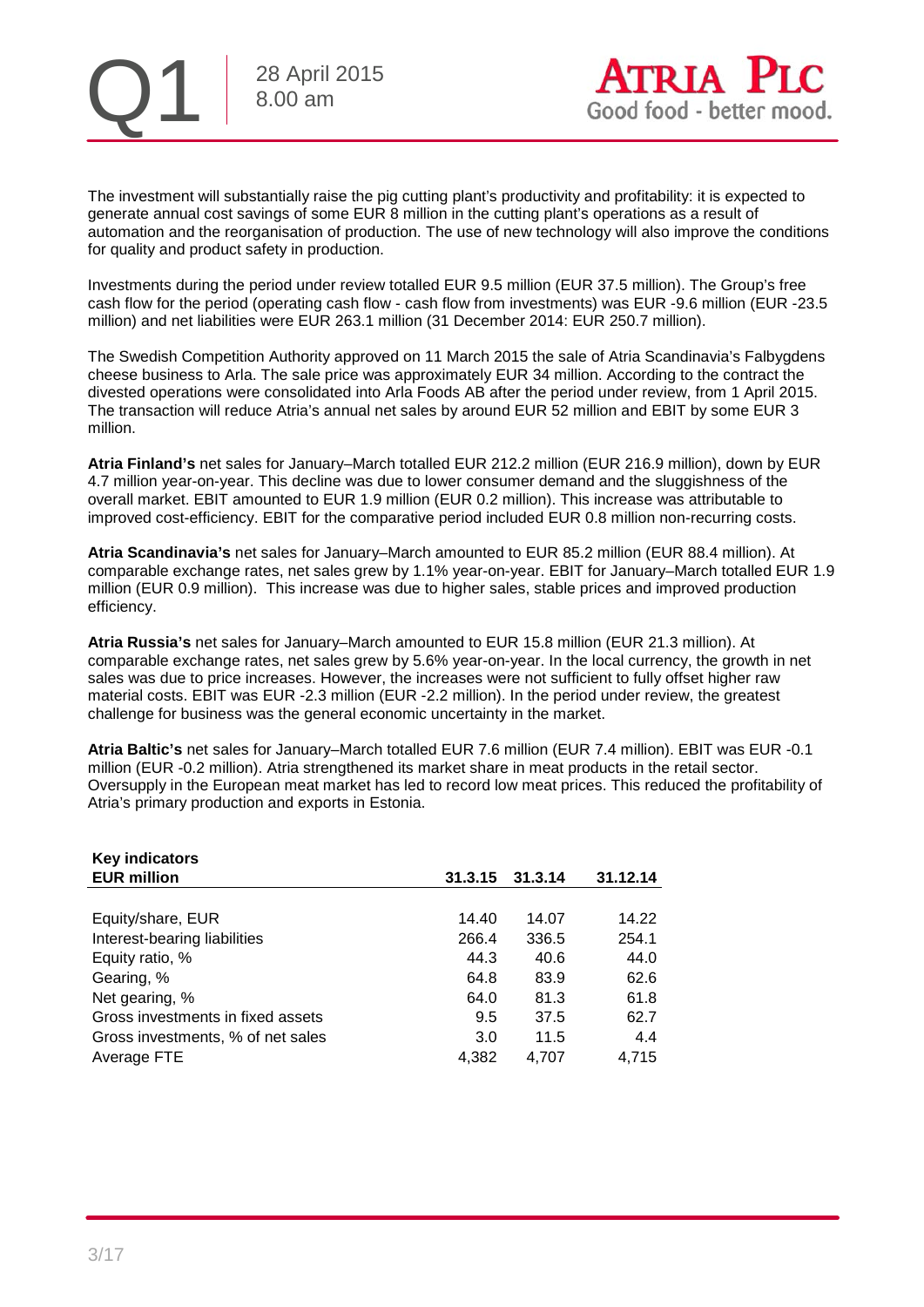## **Business development by area January – March 2015**

#### **Atria Finland**

|                      | Q <sub>1</sub> | Q1     |       |
|----------------------|----------------|--------|-------|
| EUR million          | 2015           | 2014   | 2014  |
| Net sales            | 212.2          | 216.9  | 945.5 |
| <b>EBIT</b>          | 1.9            | 0.2    | 33.6  |
| EBIT, %              | 0.9            | 0.1    | 3.6   |
| Non-recurring items* | 0.0            | $-0.8$ | 0.9   |

\*Non-recurring items are included in the reported EBIT

**Atria Finland's** net sales for January–March totalled EUR 212.2 million (EUR 216.9 million), down by EUR 4.7 million year-on-year. This decline was due to lower consumer demand and the sluggishness of the overall market. EBIT amounted to EUR 1.9 million (EUR 0.2 million). This increase was attributable to improved cost-efficiency. EBIT for the comparative period included EUR 0.8 million non-recurring costs.

Atria Finland made a decision to invest approximately EUR 36 million in expanding and modernising its pig cutting plant in Nurmo, Finland. New production facilities will be built next to the old plant, and the existing production facilities will be renovated and automated using the latest production technology. The new production facilities will measure around 4,500 square meters.

The investment will substantially raise the pig cutting plant's productivity and profitability: it is expected to generate annual cost savings of some EUR 8 million in the cutting plant's operations as a result of automation and the reorganisation of production. The use of new technology will also improve the conditions for quality and product safety in production. Personnel negotiations concerning the investment project have been initiated. The expected duration of the project is about two years, over the course of which the needs for reducing and relocating personnel will be specified. It is estimated that personnel will need to be reduced by no more than 80 person-years.

In January–March, the total market of the product groups represented by Atria shrank by around 1% in Finland in terms of value compared to the corresponding period last year. Atria's share of production in January–March was 25%. (Source: Atria)

Atria Finland's all production plants had been awarded certification in compliance with the FSSC 22000 standard by January. The first Food Safety System Certification 22000 was awarded to Atria's production plant in Kauhajoki. The rest of Atria's production plants in Nurmo, Forssa, Jyväskylä and Sahalahti obtained the quality certification in January. FSSC 22000 is a modern certification scheme focusing on food safety. The purpose of the scheme is to manage food safety and systematically develop all business operations. The FSSC 22000 scheme emphasises product safety issues that are important to food companies, and it is part of the continuous development of the Atria Safe Quality programme.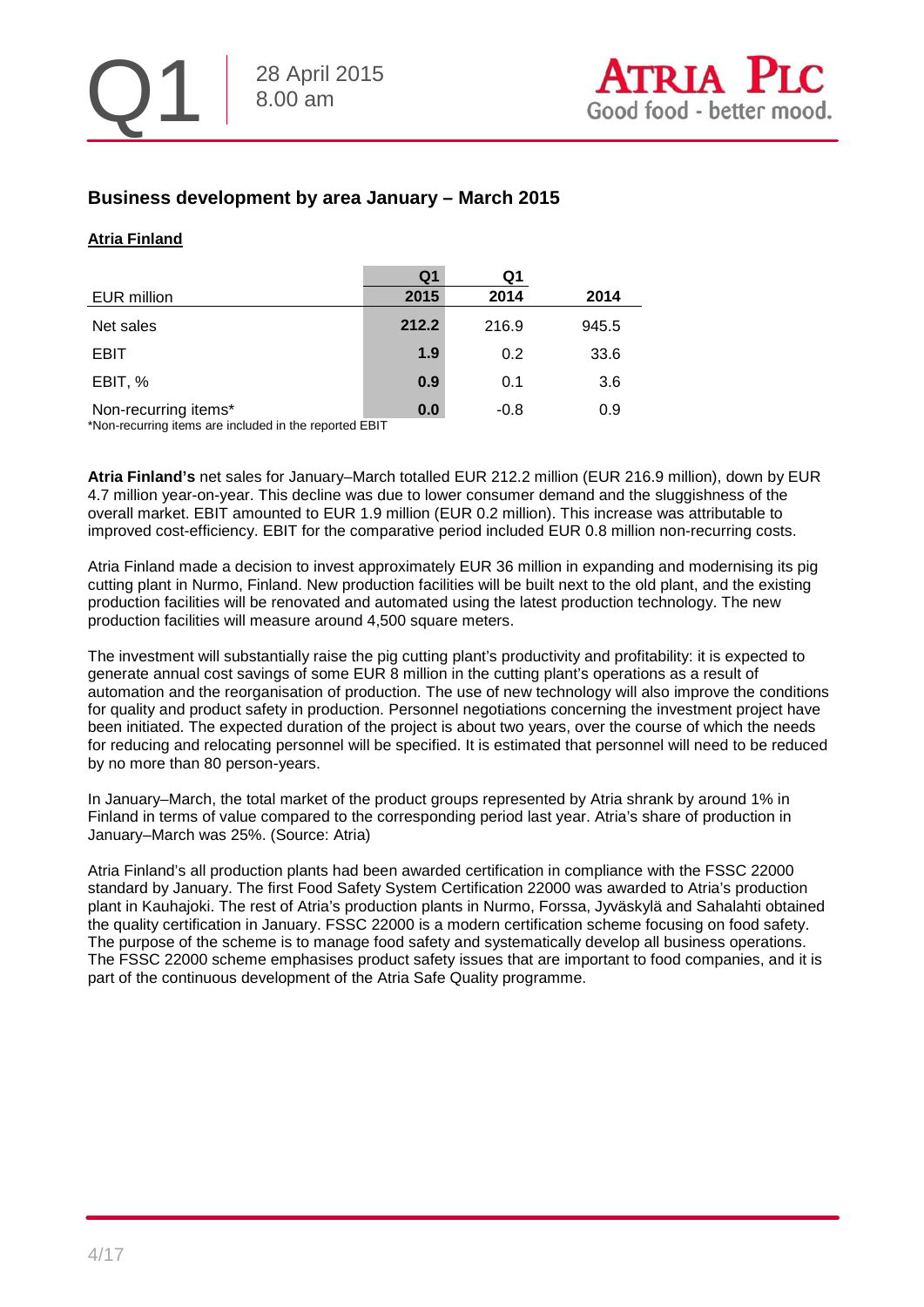#### **Atria Scandinavia**

|                           | Q1                           | Q1   |       |
|---------------------------|------------------------------|------|-------|
| <b>EUR million</b>        | 2015                         | 2014 | 2014  |
| Net sales                 | 85.2                         | 88.4 | 371.9 |
| <b>EBIT</b>               | 1.9                          | 0.9  | 14.9  |
| EBIT, %                   | 2.2                          | 1.1  | 4.0   |
| Non-recurring items*<br>. | 0.0<br>$\cdot$ $  \cdot$ $-$ | 0.0  | 0.0   |

\*Non-recurring items are included in the reported EBIT

**Atria Scandinavia's** net sales for January–March amounted to EUR 85.2 million (EUR 88.4 million). At comparable exchange rates, net sales grew by 1.1% year-on-year. EBIT for January–March totalled EUR 1.9 million (EUR 0.9 million). This increase was due to higher sales, stable prices and improved production efficiency.

The total market for sausages in the Swedish retail trade grew by 3% in the period under review and the total market for cold cuts remained unchanged (source: AC Nielsen). In the Danish retail sector, the total market for cold cuts shrank by about 2.5% during the period. In Sweden, Atria's brands lost some market share, whereas in Denmark, the 3-Stjernet brand strengthened its market share (source: AC Nielsen). Atria has increased the production of private label products in Sweden.

In the period under review, 20 projects were under way in the Atria's Handprint programme, with a view to developing matters related to safe and healthy food, environmental responsibility and job satisfaction.

The Swedish Competition Authority approved on 11 March 2015 the sale of Atria Scandinavia's Falbygdens cheese business to Arla. The sale price was approximately EUR 34 million. According to the contract the divested operations were consolidated into Arla Foods AB after the period under review, from 1 April 2015. The transaction will reduce Atria's annual net sales by approximately EUR 52 million and EBIT by some EUR 3 million. The sale includes the transfer of the following to Arla: the Falbygdens cheese business and its employees, the production plant in Falköping and the Falbygdens brand.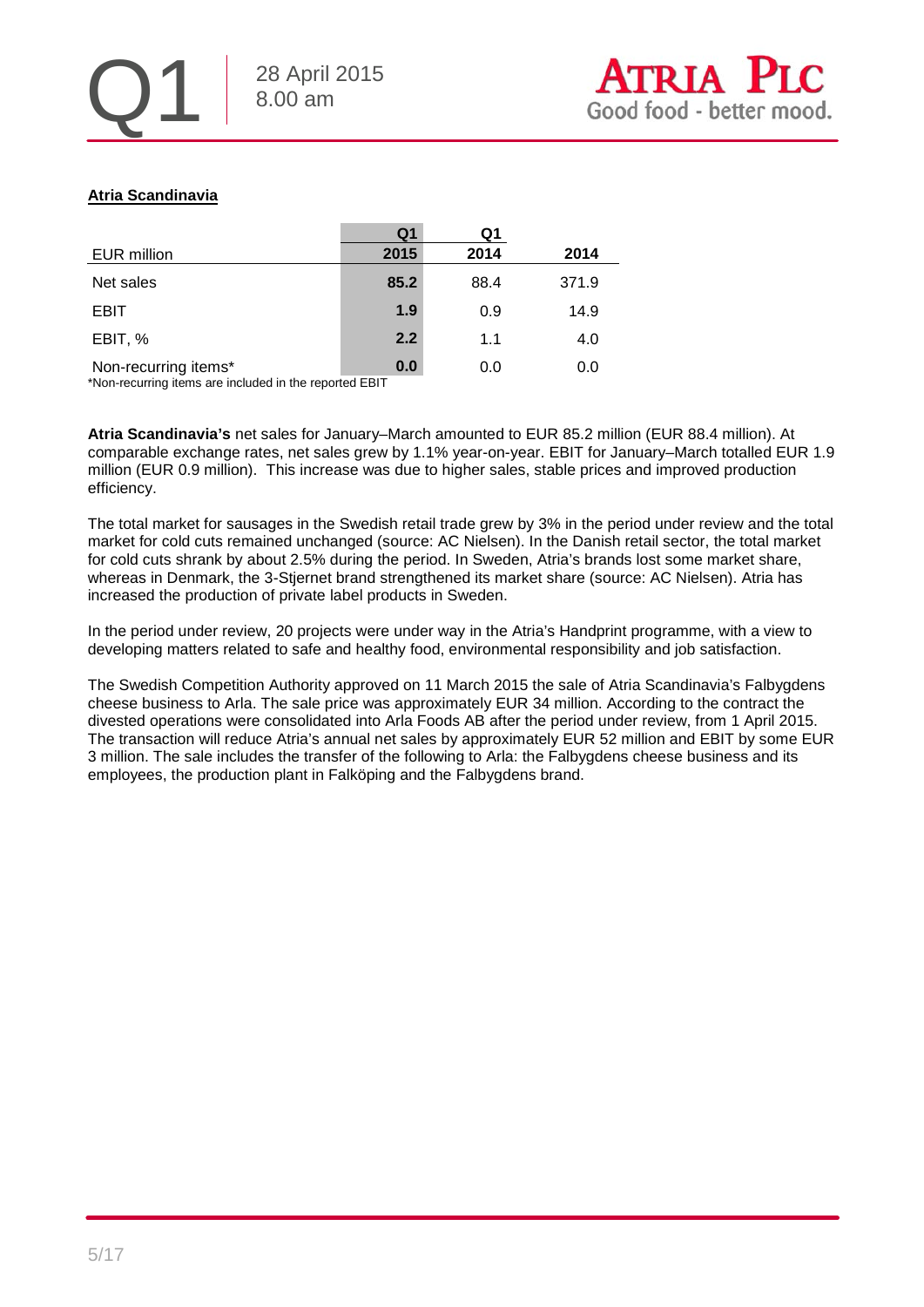#### **Atria Russia**

|                      | Q <sub>1</sub> | Q1      |        |
|----------------------|----------------|---------|--------|
| <b>EUR million</b>   | 2015           | 2014    | 2014   |
| Net sales            | 15.8           | 21.3    | 98.8   |
| <b>EBIT</b>          | $-2.3$         | $-2.2$  | $-5.7$ |
| EBIT, %              | $-14.4$        | $-10.2$ | $-5.8$ |
| Non-recurring items* | 0.0            | 0.0     | 0.5    |

\*Non-recurring items are included in the reported EBIT

**Atria Russia's** net sales for January–March amounted to EUR 15.8 million (EUR 21.3 million). At comparable exchange rates, net sales grew by 5.6% year-on-year. In the local currency, the growth in net sales was due to significant price increases. However, the increases were not sufficient to fully offset higher raw material costs. EBIT was EUR -2.3 million (EUR -2.2 million). In the period under review, the greatest challenges for business were posed by higher raw material costs, lower consumer demand, high inflation and general economic uncertainty in the market due to the weakening of the rouble.

A downward trend was seen in retail sales and the product groups represented by Atria in the first quarter. The retail market declined by 4.4% in January and 7.7% in February. Atria launched an affordable product range during the period to meet consumer demand in the current operating environment.

The production plant in Sinyavino was awarded certification in compliance with the ISO 22000 standard in January. The Gorelovo plant's FSSC 22000 certification was confirmed in an annual audit.

# **Atria Baltic**

|                                                                                | Q1     | Q1     |        |
|--------------------------------------------------------------------------------|--------|--------|--------|
| EUR million                                                                    | 2015   | 2014   | 2014   |
| Net sales                                                                      | 7.6    | 7.4    | 34.5   |
| <b>EBIT</b>                                                                    | $-0.1$ | $-0.2$ | $-0.0$ |
| EBIT, %                                                                        | $-1.7$ | $-2.8$ | $-0.1$ |
| Non-recurring items*<br>*Non requiring items are included in the reported ERIT | 0.0    | 0.0    | $-0.4$ |

\*Non-recurring items are included in the reported EBIT

**Atria Baltic's** net sales for January–March totalled EUR 7.6 million (EUR 7.4 million). EBIT was EUR -0.1 million (EUR -0.2 million). Atria strengthened its market share in meat products in the retail sector. Oversupply in the European meat market has led to record low meat prices. This reduced the profitability of Atria's primary production and exports in Estonia.

Low meat prices increased the consumption of fresh meat in particular in Estonia in the first quarter. At the same time, lower prices have reduced the profitability of sales.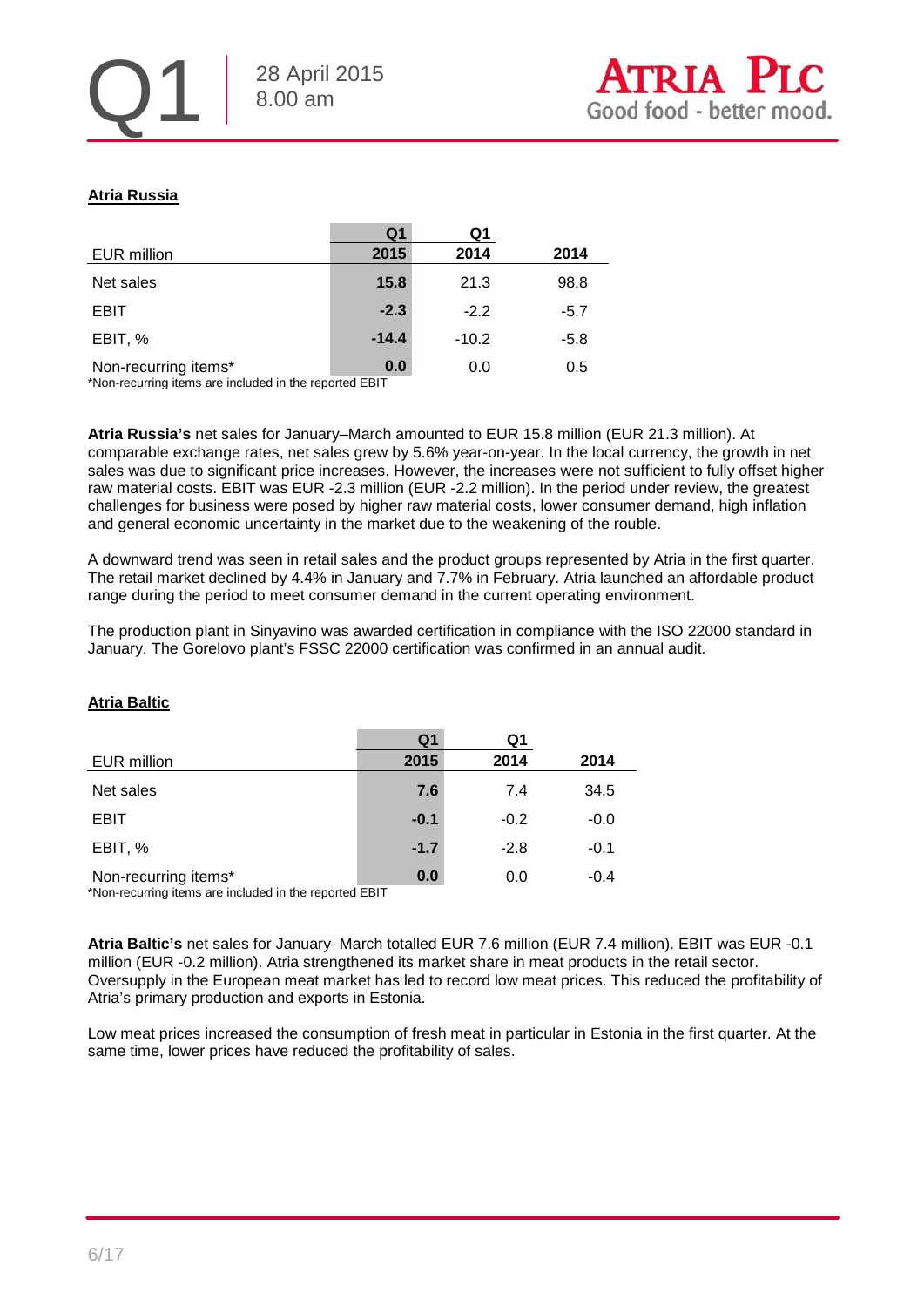

## **Financing, cash flow, investments, equity ratio**

During the period under review, the Group's free cash flow (operating cash flow - cash flow from investments) was EUR -9.6 million (EUR -23.5 million). The Group's investments during the period totalled EUR 9.5 million (EUR 37.5 million). Interest-bearing net liabilities came to EUR 263.1 million (EUR 250.7 million). The equity ratio was 44.3% (31 December 2014: 44,0%). Translation differences in the consolidated statement of comprehensive income decreased by EUR 7.6 million (EUR -4.9 million) in January–March due to the strengthening of the rouble.

On 31 March 2015, the Group's undrawn committed credit facilities amounted to EUR 110.2 million (31 December 2014: EUR 110.6 million). The average maturity of loans and committed credit facilities at the end of the period under review was 2 years 9 months (31 December 2014: 3 years).

#### **Events after the period under review**

Atria Scandinavia's Falbygdens cheese business was sold to Arla Foods AB. The divested operations were consolidated into Arla Foods AB from 1 April 2015.

## **Average number of personnel (FTE)**

The Group had an average of 4,382 (4,707) employees during the period.

Personnel by business area

| Atria Finland     | 2,140 (2,282) |  |
|-------------------|---------------|--|
| Atria Scandinavia | 999 (1,021)   |  |
| Atria Russia      | 919 (1.094)   |  |
| Atria Baltic      | 324 (310)     |  |

#### **Business risks in the period under review and short-term risks**

Unplanned and unforeseen incidents related to the quality and safety of raw materials and products in any part of the chain, from primary production to consumption, constitute a potential risk in Atria's operations. Also, shifts in the balance between meat supply and demand in global meat markets pose a risk to Atria's business. Atria estimates that no significant changes have occurred in risks associated with raw materials and in meat market uncertainties compared to the situation described in the Annual Report 2014. Atria's exposure to the volatility of the Russian rouble and to the effects of Russia's import ban on EU meat continues.

## **Outlook for the future**

In 2014, consolidated EBIT without non-recurring items was EUR 39.6 million. In 2015, EBIT is projected to be at the same level and net sales are expected to decrease.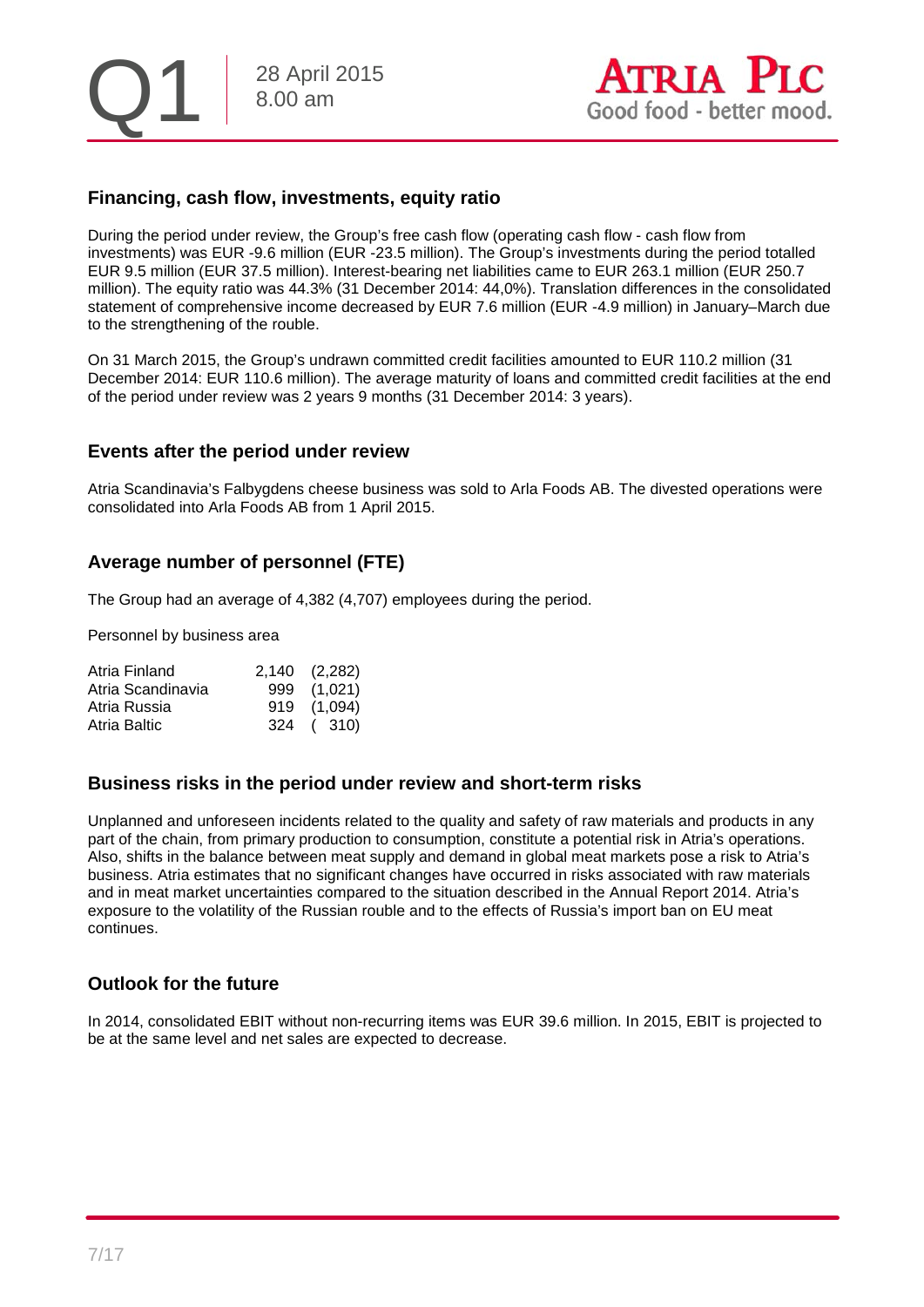

## **Shares**

Atria Plc's share capital consists of a total of 28,267,728 shares, divided into 19,063,747 series A shares and 9,203,981 series KII shares. Each series A share entitles its holder to one (1) vote and each series KII share to ten (10) votes at a General Meeting. Therefore, Atria Plc's shareholders are entitled to a total of 111,103,557 votes. The company holds 111,312 series A treasury shares.

## **Board of Directors' proposal for profit distribution**

The Board of Directors proposes that a dividend of EUR 0.40 be paid for each share for the financial year 2014.

#### **Valid authorisations to purchase or issue shares and to grant special rights**

The Annual General Meeting held in 2014 authorised the Board of Directors to decide, on one or several occasions, on the acquisition of a maximum of 2,800,000 of the company's own series A shares with funds belonging to the company's unrestricted equity, subject to the provisions of the Limited Liability Companies Act regarding the maximum number of treasury shares to be held by a company. The company's own series A shares may be acquired for use as consideration in any acquisitions or other arrangements relating to the company's business, to finance investments, as part of the company's incentive scheme, to develop the company's capital structure, to be otherwise further transferred, to be retained by the company or to be cancelled.

The shares shall be acquired in a proportion other than that of the shareholders' current shareholdings in the company in public trading arranged by NASDAQ OMX Helsinki Ltd at the market price at the moment of acquisition. The shares shall be acquired and paid for in accordance with the rules of NASDAQ OMX Helsinki Ltd and Euroclear Finland Oy. The Board of Directors was authorised to decide on the acquisition of the company's own shares in all other respects.

The authorisation supersedes the authorisation granted by the Annual General Meeting on 26 April 2013 to the Board of Directors to decide on the acquisition of the company's own shares and is valid until the closing of the next Annual General Meeting or until 30 June 2015, whichever is first.

The General Meeting decided to authorise the Board of Directors to decide, on one or several occasions, on an issue of a maximum of 12,800,000 new series A shares or on the disposal of any series A shares held by the company through a share issue and/or by granting option rights or other special rights entitling people to shares as referred to in Chapter 10, section 1 of the Limited Liability Companies Act. The authorisation may be exercised to finance or execute any acquisitions, other arrangements or investments related to the company's business, to implement the company's incentive plan or for other purposes subject to the Board's decision.

The Board of Directors is also authorised to decide on all terms and conditions of the share issue and of the granting of special rights as referred to in Chapter 10, section 1 of the Limited Liability Companies Act. The authorisation thus also includes the right to issue shares in a proportion other than that currently held by the shareholders under the conditions provided by law, the right to issue shares against or without payment and the right to decide on a share issue to the company itself without payment – subject to the provisions of the Limited Liability Companies Act regarding the maximum number of treasury shares to be held by a company.

The authorisation supersedes the share issue authorisation granted by the Annual General Meeting on 26 April 2013 to the Board of Directors and is valid until the closing of the next Annual General Meeting or until 30 June 2015, whichever is first.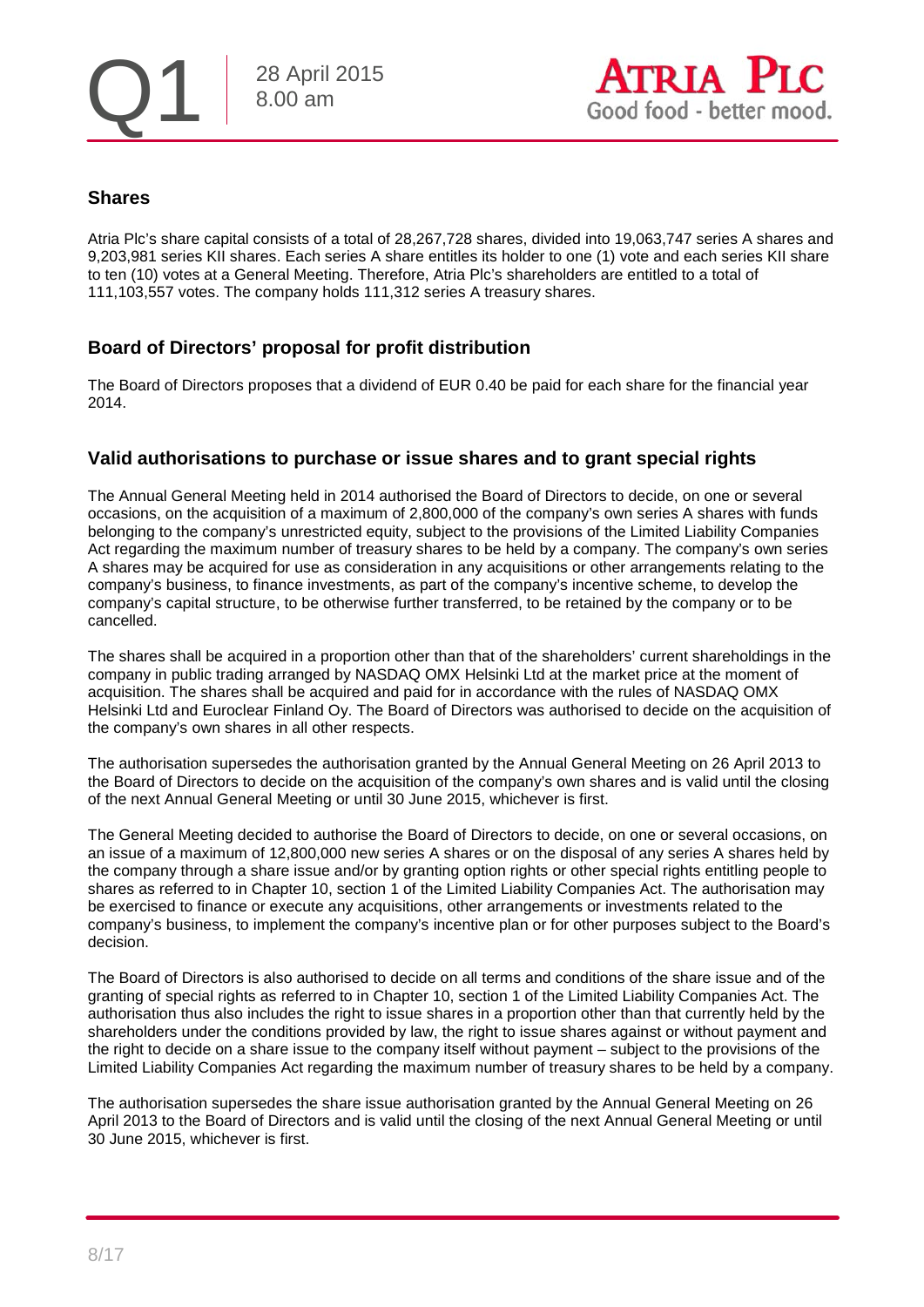28 April 2015 8.00 am



## **Corporate governance principles**

Atria's corporate governance principles and deviations from the Finnish Corporate Governance Code are published on the company's website at www.atriagroup.com.

## **Annual General Meeting on 28 April 2015**

Atria Plc invites its shareholders to the Annual General Meeting to be held on Tuesday, 28 April 2015 at 1:00 pm at Finlandia Hall in Helsinki. The agenda includes matters that are to be discussed by the Annual General Meeting in accordance with Article 14 of the Articles of Association.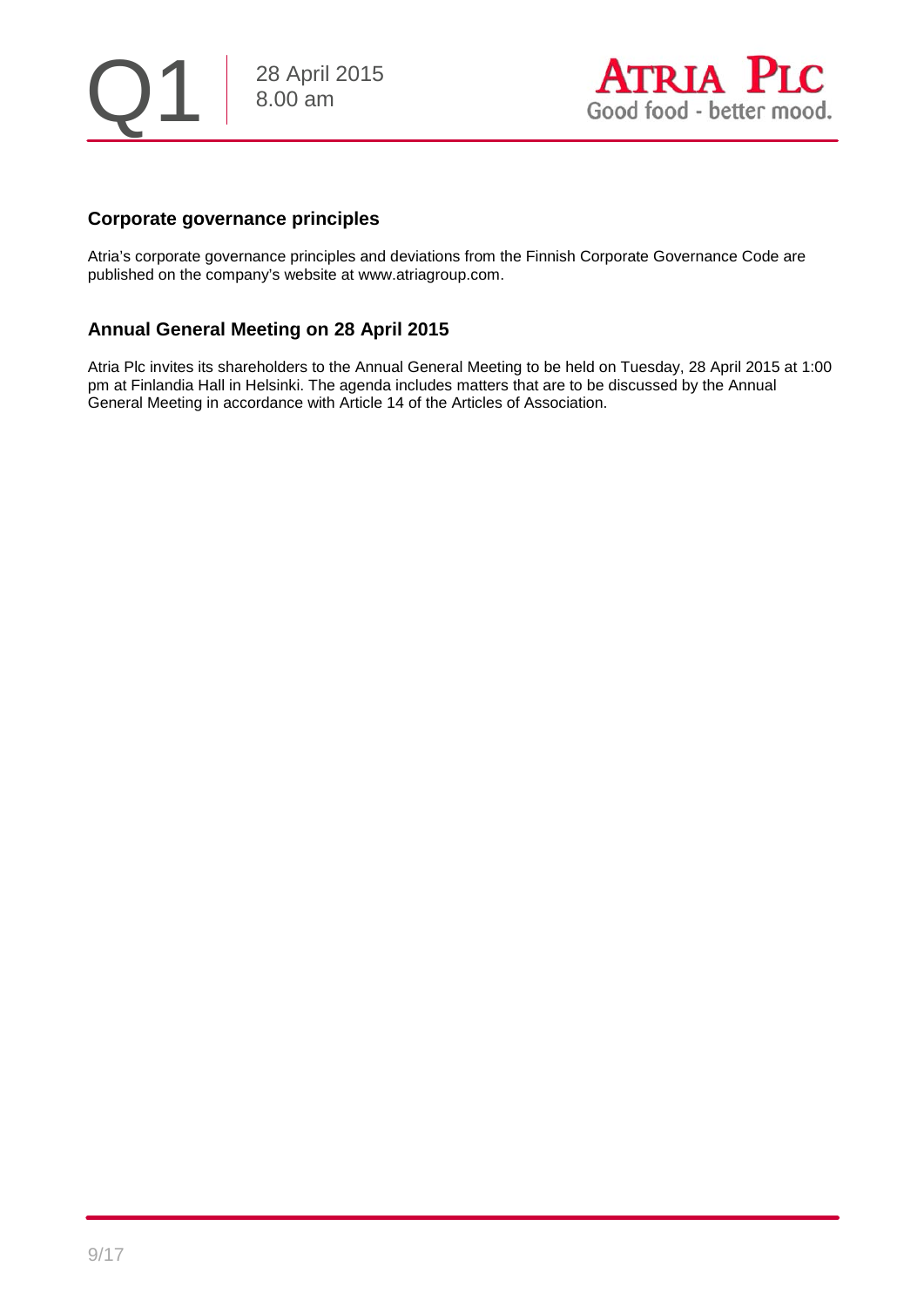

## **ATRIA GROUP**

#### **CONSOLIDATED INCOME STATEMENT**

| <b>EUR million</b>                         | $1 - 3/15$       | $1 - 3/14$    | $1 - 12/14$    |
|--------------------------------------------|------------------|---------------|----------------|
| <b>Net sales</b>                           | 314.5            | 327.0         | 1,426.1        |
| Costs of goods sold                        | $-282.5$         | $-293.6$      | $-1,249.3$     |
| <b>Gross profit</b>                        | 32.0             | 33.4          | 176.8          |
| Sales and marketing expenses               | $-22.0$          | $-24.5$       | $-96.5$        |
| Administrative expenses                    | $-10.0$          | $-11.1$       | $-42.0$        |
| Other operating income                     | 0.7              | 0.6           | 6.7            |
| Other operating expenses                   | 0.0              | $-0.9$        | $-4.4$         |
| <b>EBIT</b>                                | 0.7              | $-2.5$        | 40.6           |
| Finance income and costs                   | $-2.3$           | $-3.6$        | $-12.7$        |
| Income from joint ventures and associates  | 0.0              | 0.4           | 6.2            |
| Profit/loss for before tax<br>Income taxes | $-1.6$<br>$-0.4$ | $-5.7$<br>0.4 | 34.0<br>$-7.2$ |
| Profit/loss for the period                 | $-2.0$           | $-5.3$        | 26.8           |
| Profit attributable to:                    |                  |               |                |
| Owners of the parent                       | $-2.0$           | $-5.3$        | 26.2           |
| Non-controlling interests                  | 0.0              | 0.0           | 0.6            |
| Total                                      | $-2.0$           | $-5.3$        | 26.8           |
| Basic earnings per share, EUR              | $-0.07$          | $-0.19$       | 0.93           |
| Diluted earnings per share, EUR            | $-0.07$          | $-0.19$       | 0.93           |

#### **CONSOLIDATED STATEMENT OF COMPREHENSIVE INCOME**

| <b>EUR million</b>                                    | $1 - 3/15$ | $1 - 3/14$ | 1-12/14 |
|-------------------------------------------------------|------------|------------|---------|
| Profit/loss for the period                            | $-2.0$     | $-5.3$     | 26.8    |
| Other comprehensive income after tax:                 |            |            |         |
| Items that will not be reclassified to profit or loss |            |            |         |
| Actuarial gains/losses from benefit-based             |            |            |         |
| pension obligations                                   | 0.0        | 0.0        | $-0.8$  |
| Items reclassified to profit or loss                  |            |            |         |
| when specific conditions are met                      |            |            |         |
| Available-for-sale financial assets                   | $-0.2$     | 0.0        | 0.0     |
| Cash flow hedges                                      | $-0.2$     | $-0.6$     | $-0.3$  |
| Currency translation differences                      | 7.6        | $-4.9$     | $-25.0$ |
| Total comprehensive income for the period             | 5.2        | $-10.8$    | 0.6     |
| Total comprehensive income attributable to:           |            |            |         |
| Owners of the parent                                  | 5.2        | $-10.7$    | 0.2     |
| Non-controlling interests                             | 0.0        | 0.0        | 0.5     |
| Total                                                 | 5.2        | $-10.8$    | 0.6     |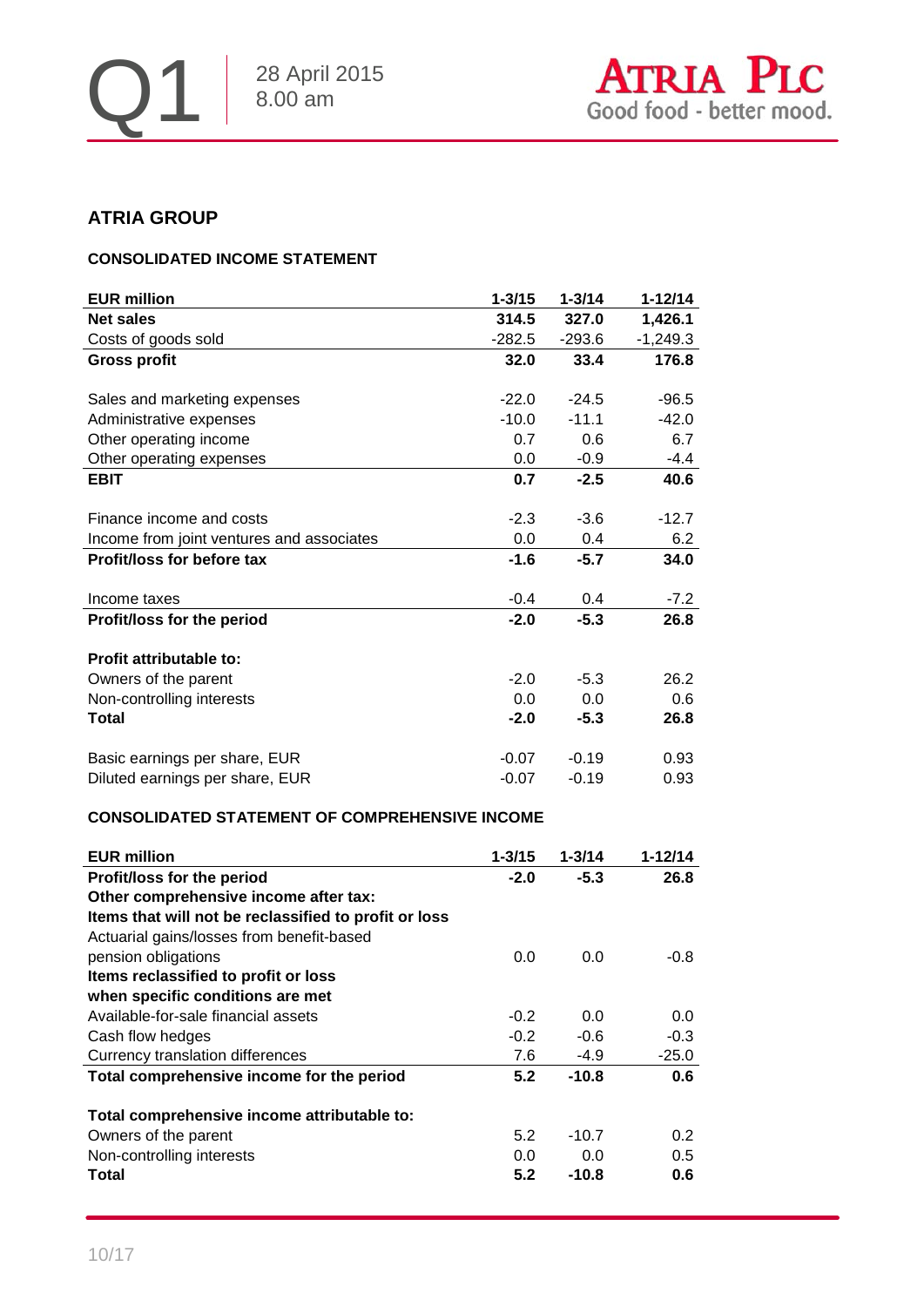## **CONSOLIDATED STATEMENT OF FINANCIAL POSITION**

| <b>Assets</b>                                |         |         |          |
|----------------------------------------------|---------|---------|----------|
| <b>EUR million</b>                           | 31.3.15 | 31.3.14 | 31.12.14 |
| <b>Non-current assets</b>                    |         |         |          |
| Property, plant and equipment                | 395.5   | 432.8   | 390.7    |
| <b>Biological assets</b>                     | 0.7     | 0.7     | 0.7      |
| Goodwill                                     | 164.7   | 175.0   | 163.6    |
| Other intangible assets                      | 76.0    | 85.6    | 75.8     |
| Investments in joint ventures and associates | 13.2    | 15.8    | 13.2     |
| Other financial assets                       | 1.1     | 2.2     | 1.3      |
| Loans and other receivables                  | 10.9    | 9.6     | 11.3     |
| Deferred tax assets                          | 6.5     | 5.2     | 6.1      |
| <b>Total</b>                                 | 668.6   | 726.9   | 662.8    |
|                                              |         |         |          |
| <b>Current assets</b>                        |         |         |          |
| Inventories                                  | 95.7    | 116.7   | 92.9     |
| <b>Biological assets</b>                     | 3.2     | 3.3     | 3.2      |
| Trade and other receivables                  | 116.1   | 124.9   | 120.7    |
| Cash and cash equivalents                    | 3.3     | 10.6    | 3.4      |
| <b>Total</b>                                 | 218.2   | 255.5   | 220.2    |
|                                              |         |         |          |
| Assets classified as held for sale           | 40.9    | 6.6     | 40.6     |
| <b>Total assets</b>                          | 927.7   | 989.0   | 923.5    |
|                                              |         |         |          |
|                                              |         |         |          |
| <b>Equity and liabilities</b>                |         |         |          |
| <b>EUR million</b>                           | 31.3.15 | 31.3.14 | 31.12.14 |
| Equity attributable to the shareholders      |         |         |          |
| of the parent company                        | 407.1   | 397.8   | 401.9    |
| Non-controlling interests                    | 3.7     | 3.2     | 3.7      |
| <b>Total equity</b>                          | 410.8   | 400.9   | 405.6    |
|                                              |         |         |          |
| <b>Non-current liabilities</b>               |         |         |          |
| Interest-bearing financial liabilities       | 202.0   | 214.5   | 202.6    |
| Deferred tax liabilities                     | 44.1    | 47.0    | 43.8     |
| Pension obligations                          | 7.8     | 7.0     | 7.7      |
| Other non-interest-bearing liabilities       | 6.2     | 6.6     | 5.7      |
| Provisions                                   | 0.1     |         | 0.7      |
| <b>Total</b>                                 | 260.2   | 275.0   | 260.4    |
|                                              |         |         |          |
| <b>Current liabilities</b>                   |         |         |          |
| Interest-bearing financial liabilities       | 64.4    | 122.0   | 51.5     |
| Trade and other payables                     | 187.0   | 191.1   | 198.8    |
| <b>Total</b>                                 | 251.4   | 313.1   | 250.3    |
|                                              |         |         |          |
| Liabilities classified as held for sale      | 5.3     |         | 7.1      |
|                                              |         |         |          |
| <b>Total liabilities</b>                     | 516.9   | 588.1   | 517.9    |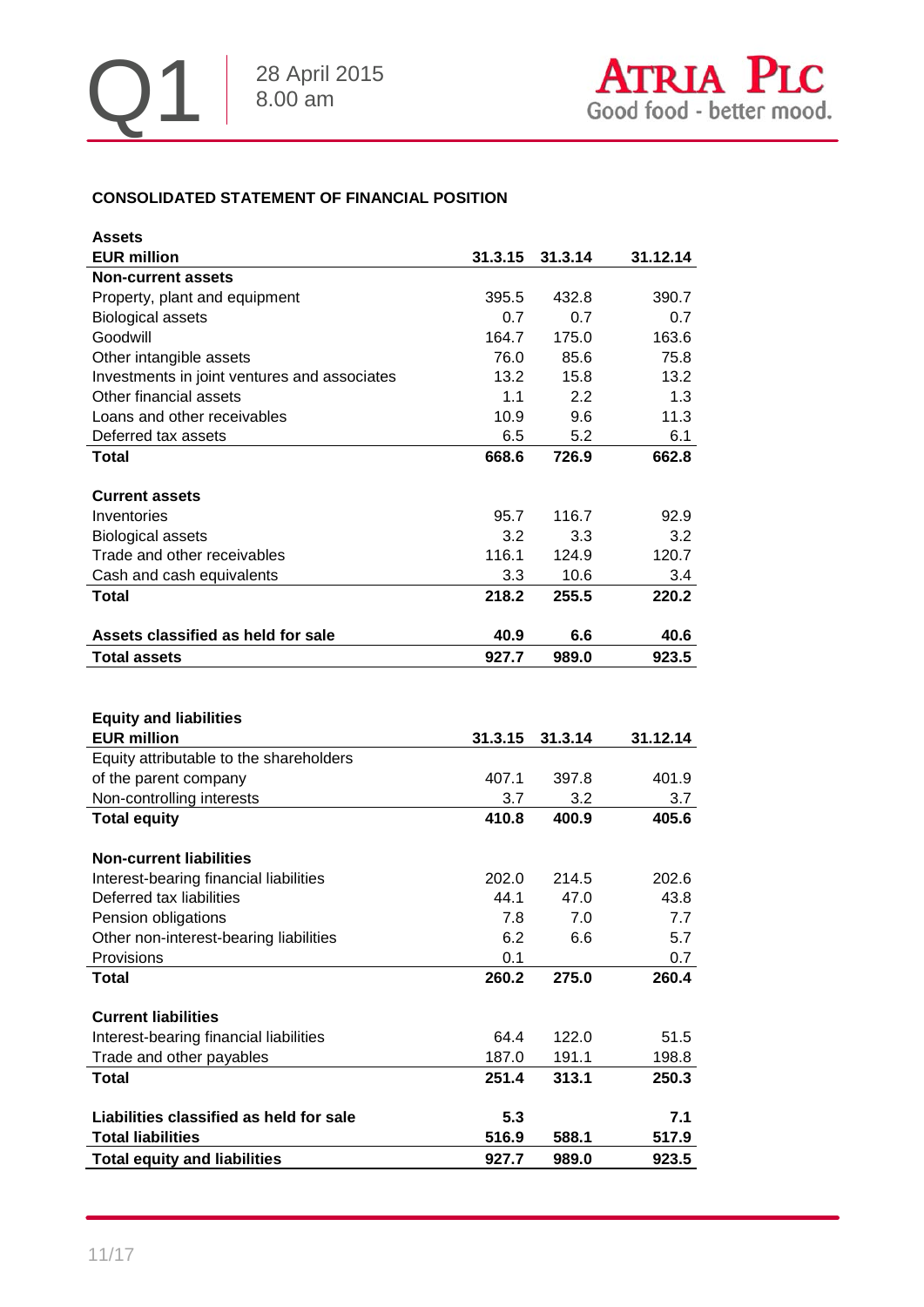

## **CONSOLIDATED STATEMENT OF CHANGES IN EQUITY**

| <b>EUR million</b>                                                                                    |              | <b>Equity attributable to the</b><br>shareholders<br>of parent company |                |        |                                      |         |                       |              | Non-<br>cont<br>roll | <b>Total</b><br>equity |
|-------------------------------------------------------------------------------------------------------|--------------|------------------------------------------------------------------------|----------------|--------|--------------------------------------|---------|-----------------------|--------------|----------------------|------------------------|
|                                                                                                       | <b>Share</b> | <b>Share</b>                                                           | Treasury Other |        | Inv.                                 |         | <b>Trans Retained</b> | <b>Total</b> | ing                  |                        |
|                                                                                                       | capital      | premium                                                                | shares funds   |        | non-<br>rest.<br>equity<br>fund $*)$ | diff.   | lation earnings       |              | inte<br>rests        |                        |
| <b>Equity 1.1.14</b><br>Comprehensive<br>income for the period                                        | 48.1         | 138.5                                                                  | $-1.3$         | $-4.1$ | 110.6                                | $-21.9$ | 138.6                 | 408.5        | 3.2                  | 411.7                  |
| Profit for the period<br>Other comprehensive<br>income<br>Available-for-sale                          |              |                                                                        |                |        |                                      |         | $-5.3$                | $-5.3$       | 0.0                  | $-5.3$                 |
| financial assets                                                                                      |              |                                                                        |                | 0.0    |                                      |         |                       | 0.0          |                      | 0.0                    |
| Cash flow hedges<br>Currency                                                                          |              |                                                                        |                | $-0.6$ |                                      |         |                       | $-0.6$       |                      | $-0.6$                 |
| translation differences                                                                               |              |                                                                        |                |        |                                      | $-4.8$  |                       | $-4.8$       | 0.0                  | $-4.9$                 |
| <b>Equity 31.3.14</b>                                                                                 | 48.1         | 138.5                                                                  | $-1.3$         | $-4.7$ | 110.6                                | $-26.7$ | 133.4                 | 397.8        | 3.2                  | 400.9                  |
| <b>Equity 1.1.15</b><br>Comprehensive                                                                 | 48.1         | 138.5                                                                  | $-1.3$         | $-4.4$ | 110.6                                | $-46.8$ | 157.2                 | 401.9        | 3.7                  | 405.6                  |
| income for the period<br>Profit for the period<br>Other comprehensive<br>income<br>Available-for-sale |              |                                                                        |                |        |                                      |         | $-2.0$                | $-2.0$       | 0.0                  | $-2.0$                 |
| financial assets                                                                                      |              |                                                                        |                | $-0.2$ |                                      |         |                       | $-0.2$       |                      | $-0.2$                 |
| Cash flow hedges<br>Currency                                                                          |              |                                                                        |                | $-0.2$ |                                      |         |                       | $-0.2$       |                      | $-0.2$                 |
| translation differences                                                                               |              |                                                                        |                |        |                                      | 7.6     |                       | 7.6          | 0.0                  | 7.6                    |
| <b>Equity 31.3.15</b>                                                                                 | 48.1         | 138.5                                                                  | $-1.3$         | $-4.8$ | 110.6                                | $-39.2$ | 155.2                 | 407.1        | 3.7                  | 410.8                  |

\*) Invested unrestricted equity fund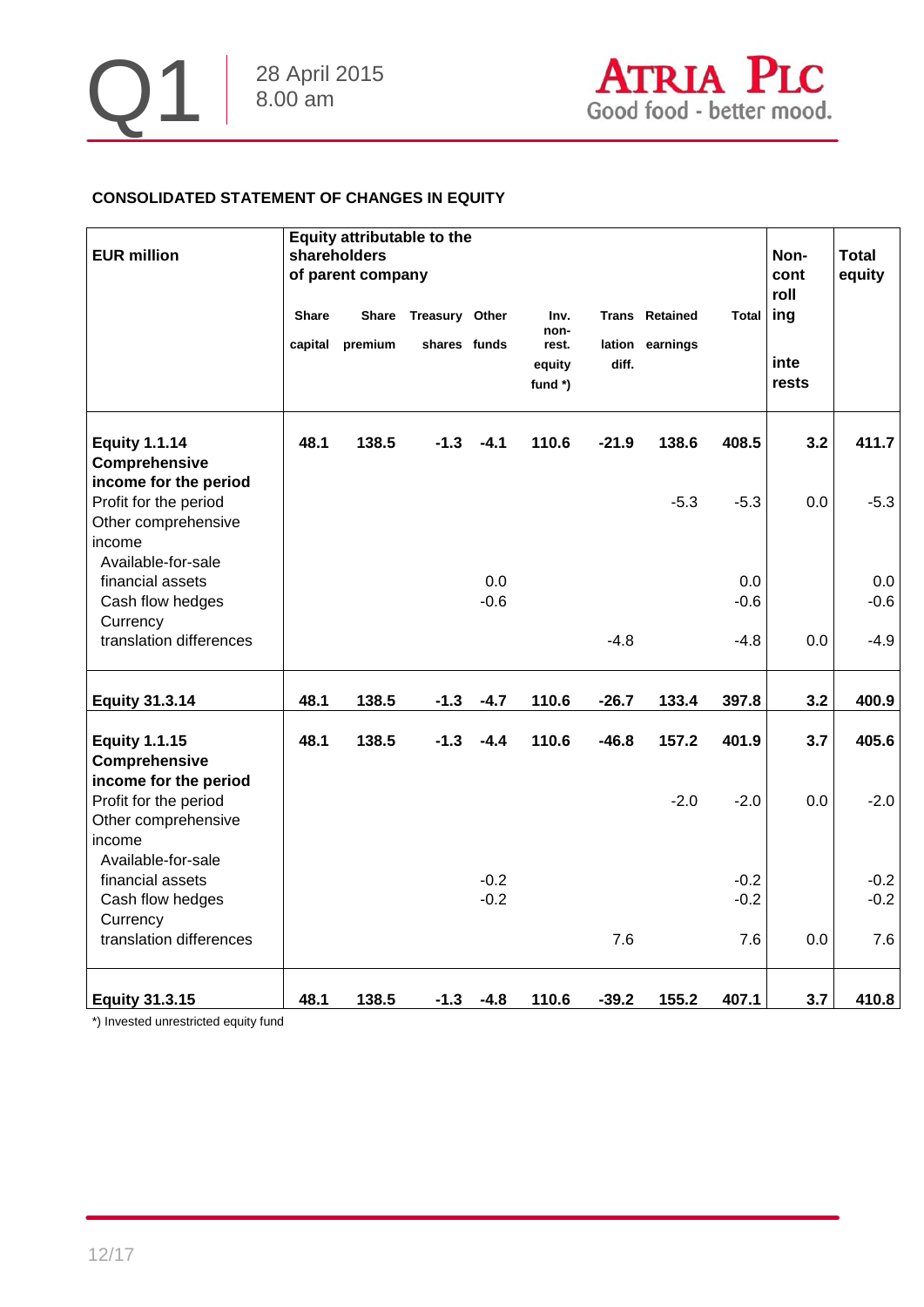## **CONSOLIDATED CASH FLOW STATEMENT**

| <b>EUR million</b>                             | $1 - 3/15$ | $1 - 3/14$ | $1 - 12/14$ |
|------------------------------------------------|------------|------------|-------------|
|                                                |            |            |             |
| Cash flow from operating activities            |            |            |             |
| Operating activities                           | $-5.4$     | 18.8       | 113.3       |
| Financial items and taxes                      | 5.0        | $-5.1$     | $-21.1$     |
|                                                |            |            |             |
| Net cash flow from operating activities        | $-0.4$     | 13.7       | 92.2        |
| Cash flow from investing activities            |            |            |             |
| Tangible and intangible assets                 | $-8.9$     | $-10.6$    | $-33.9$     |
| Acquired operations, net of cash acquired      |            | $-26.3$    | $-32.5$     |
| Sold subsidiary shares                         |            |            | 11.9        |
| Non-current receivables                        | 0.1        | $-0.9$     | $-2.8$      |
| Dividends received from investments            |            |            | 8.4         |
| Changes in other investments                   | $-0.5$     | 0.6        | 1.1         |
|                                                |            |            |             |
| Net cash used in investing activities          | $-9.2$     | $-37.2$    | -47.8       |
| Cash flow from financing activities            |            |            |             |
| Repayments of long-term borrowings             | $-0.9$     |            | $-52.3$     |
| Changes in short-term borrowings               | 10.3       | $-42.3$    | $-11.2$     |
| Dividends paid                                 |            | 47.6       | $-6.2$      |
|                                                |            |            |             |
| Net cash used in financing activities          | 9.4        | 5.3        | -69.6       |
|                                                |            |            |             |
| <b>Change in liquid funds</b>                  | $-0.3$     | $-18.2$    | $-25.3$     |
| Cash and cash equivalents at beginning of year | 3.4        | 28.8       | 28.8        |
| Effect of exchange rate changes                | 0.2        | $-0.1$     | $-0.2$      |
| Cash and cash equivalents at end of year       | 3.3        | 10.6       | 3.4         |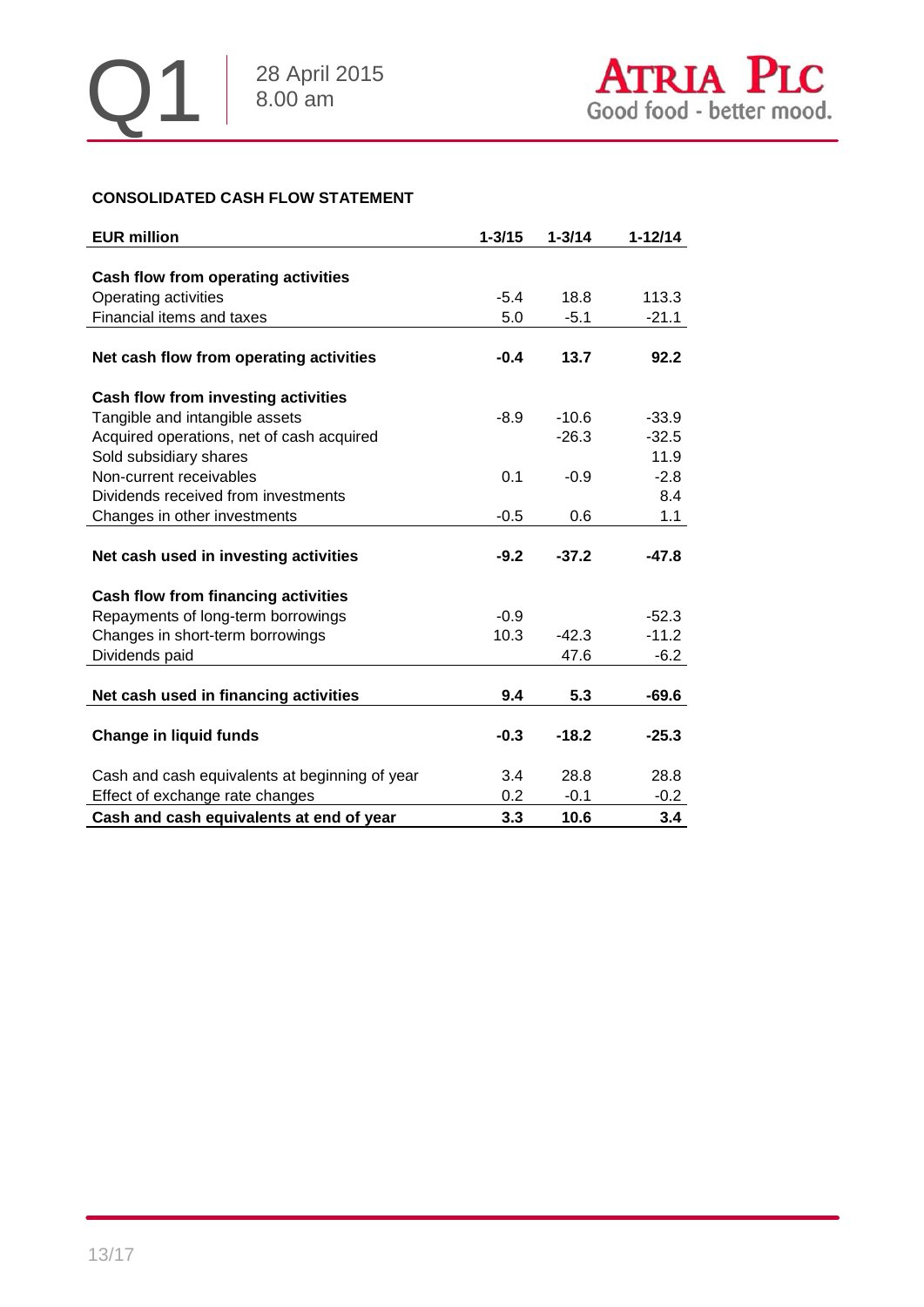

#### **NOTES TO THE INTERIM REPORT**

This interim report has been prepared in accordance with the IAS 34 Interim Financial Reporting standard. Atria has applied the same principles in preparing this report as in preparing the 2014 annual financial statements. However, as of 1 January 2015, the Group uses new or revised standards and IFRIC interpretations published by the IASB, referred to in the accounting principles of the 2014 annual financial statements. These new or revised standards and interpretations did not have any impact on the figures presented for the review period.

The principles for the calculation of key indicators have not changed, and they are presented in the 2014 annual financial statements. The figures given in this release are rounded to millions of euros, so the combined total of individual figures may differ from the total sum presented.

The figures presented in this interim report are unaudited.

#### **OPERATING SEGMENTS**

| <b>EUR million</b>                 | $1 - 3/15$ | $1 - 3/14$ | $1 - 12/14$ |
|------------------------------------|------------|------------|-------------|
| <b>Net sales</b>                   |            |            |             |
| Atria Finland                      | 212.2      | 216.9      | 945.5       |
| Atria Scandinavia                  | 85.2       | 88.4       | 371.9       |
| Atria Russia                       | 15.8       | 21.3       | 98.8        |
| <b>Atria Baltic</b>                | 7.6        | 7.4        | 34.5        |
| Eliminations                       | $-6.3$     | $-7.0$     | $-24.7$     |
| <b>Total</b>                       | 314.5      | 327.0      | 1,426.1     |
|                                    |            |            |             |
| <b>EBIT</b>                        |            |            |             |
| Atria Finland                      | 1.9        | 0.2        | 33.6        |
| Atria Scandinavia                  | 1.9        | 0.9        | 14.9        |
| Atria Russia                       | $-2.3$     | $-2.2$     | $-5.7$      |
| <b>Atria Baltic</b>                | $-0.1$     | $-0.2$     | $-0.0$      |
| Unallocated                        | $-0.8$     | $-1.3$     | $-2.2$      |
| <b>Total</b>                       | 0.7        | $-2.5$     | 40.6        |
|                                    |            |            |             |
| <b>Investments</b>                 |            |            |             |
| Atria Finland                      | 6.2        | 34.8       | 47.1        |
| Atria Scandinavia                  | 2.3        | 1.7        | 10.3        |
| Atria Russia                       | 0.8        | 1.0        | 4.3         |
| <b>Atria Baltic</b>                | 0.2        | 0.1        | 0.9         |
| <b>Total</b>                       | 9.5        | 37.5       | 62.7        |
|                                    |            |            |             |
| <b>Depreciation and write-offs</b> |            |            |             |
| Atria Finland                      | 7.3        | 6.6        | 28.0        |
| Atria Scandinavia                  | 2.7        | 2.8        | 11.3        |
| Atria Russia                       | 1.0        | 1.7        | 6.4         |
| <b>Atria Baltic</b>                | 0.6        | 0.6        | 2.4         |
| <b>Total</b>                       | 11.5       | 11.8       | 48.1        |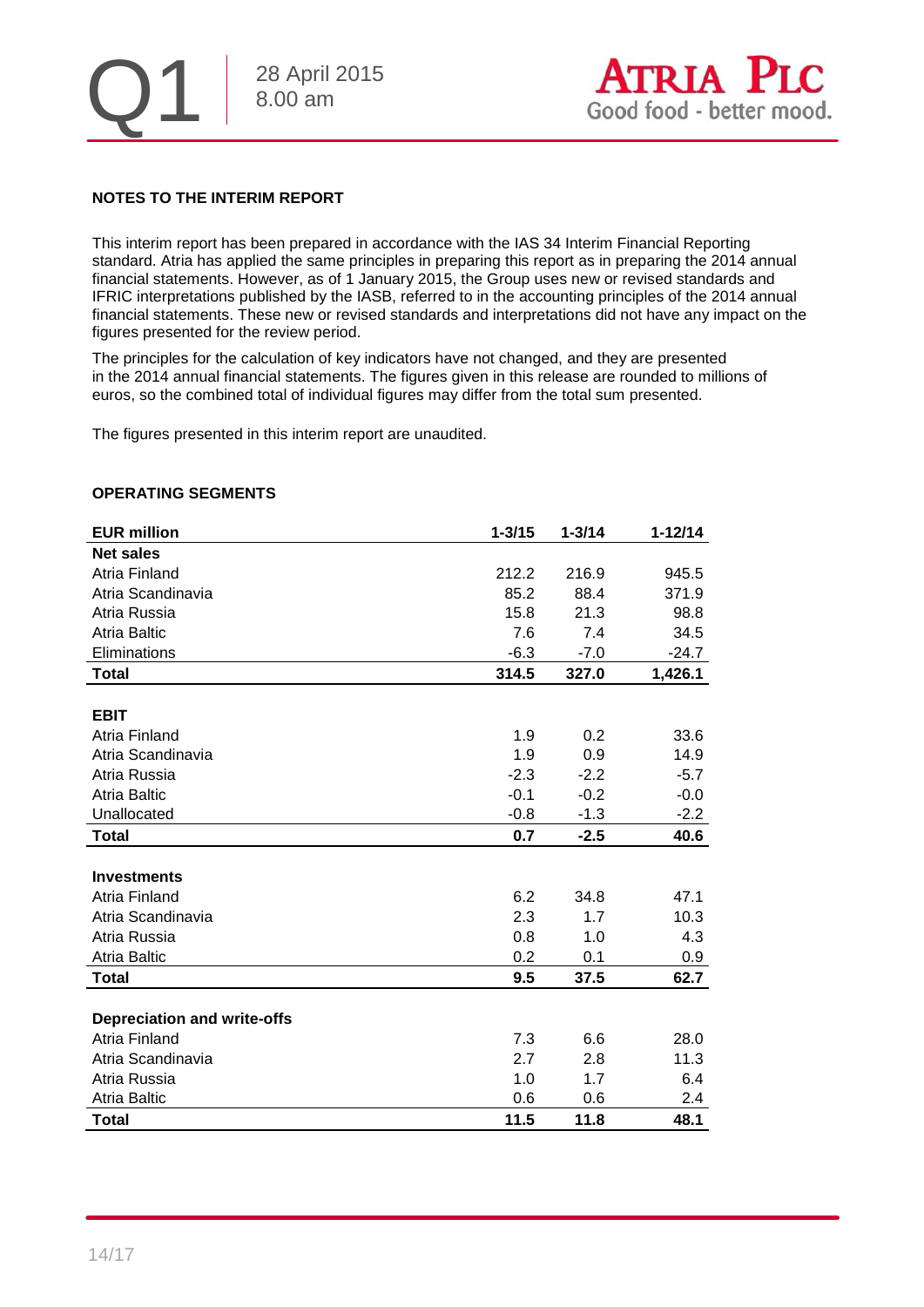

#### **FINANCIAL ASSETS AND LIABILITIES**

#### **Fair value hierarcy:**

#### **EUR milloin**

| <b>Balance sheet items</b>          | 31.3.15  | Level 1 | Level 2 | Level 3 |
|-------------------------------------|----------|---------|---------|---------|
| <b>Assets</b>                       |          |         |         |         |
| Available-for-sale financial assets | 1.1      |         |         | 1.1     |
| Derivative financial instruments    | 0.0      |         | 0.0     |         |
| Total                               | 1.1      | 0.0     | 0.0     | 1.1     |
|                                     |          |         |         |         |
| Liabilities                         |          |         |         |         |
| <b>Bonds</b>                        | 50.0     |         | 50.0    |         |
| Derivative financial instruments    | 9.6      |         | 9.6     |         |
| Total                               | 59.6     | 0.0     | 59.6    | 0.0     |
|                                     |          |         |         |         |
|                                     |          |         |         |         |
| <b>Balance sheet items</b>          | 31.12.14 | Level 1 | Level 2 | Level 3 |
| <b>Assets</b>                       |          |         |         |         |
|                                     |          |         |         |         |
| Available-for-sale financial assets | 1.3      | 0.2     |         | 1.1     |
| Derivative financial instruments    | 5.2      |         | 5.2     |         |
| Total                               | 6.6      | 0.2     | 5.2     | 1.1     |
|                                     |          |         |         |         |
| <b>Liabilities</b>                  |          |         |         |         |
| <b>Bonds</b>                        | 50.0     |         | 50.0    |         |
| Derivative financial instruments    | 8.0      |         | 8.0     |         |

There were no transfers between Levels 1 and 2 during the period.

Level 1: Prices listed on active markets for identical assets and liabilities.

Level 2: Fair values can be determined either directly (i.e., as prices) or indirectly (i.e., derived from prices). Level 3: Fair values are not based on verifiable market prices.

Fair values of financial instruments do not deviate significantly from balance sheet values.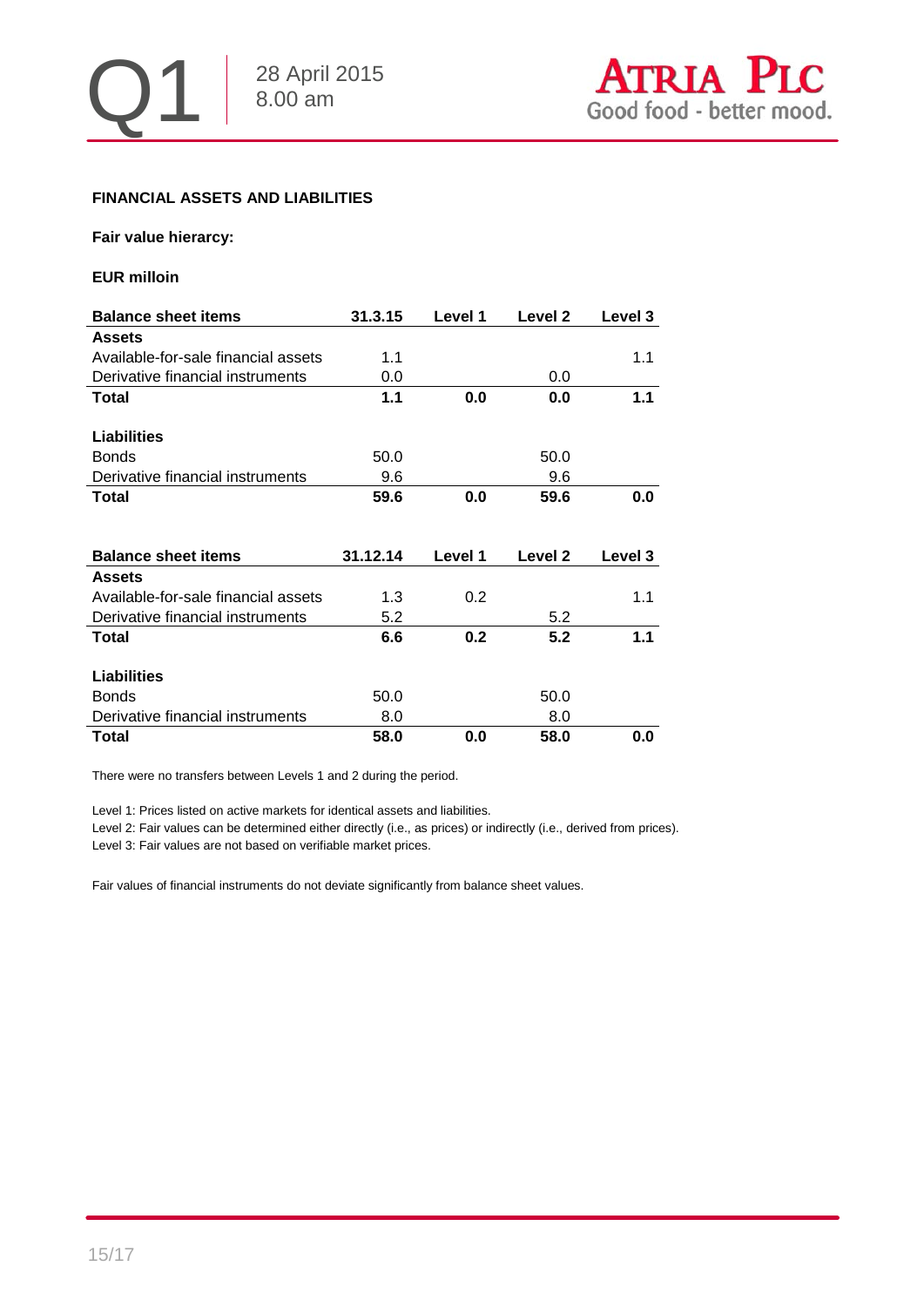#### **ASSETS CLASSIFIED AS HELD FOR SALE**

| <b>EUR million</b>                       | 31.3.15 31.3.14 |     | 31.12.14 |
|------------------------------------------|-----------------|-----|----------|
| Assets held for sale:                    |                 |     |          |
| Atria Scandinavia                        | 36.6            |     | 36.9     |
| Atria Russia                             | 4.3             | 5.5 | 3.7      |
| Atria Baltic                             |                 | 1.1 |          |
| <b>Total</b>                             | 40.9            | 6.6 | 40.6     |
| Liabilities classified as held for sale: |                 |     |          |
| Atria Scandinavia                        | 5.3             |     | 71       |

In September 2014 Atria decided to sell the Falbygdens cheese business in Sweden. EUR 14.8 million in non-current assets and EUR 21.8 million in current assets related to the business were classified as assets held for sale. Liabilities of the business amounted to EUR 5.3 million. In addition assets held for sale include a pig farm in Russia, which was classified as held for sale in 2013.

#### **CONTINGENT LIABILITIES**

| <b>EUR million</b>                                                 | 31.3.15    | 31.3.14    | 31.12.14    |
|--------------------------------------------------------------------|------------|------------|-------------|
| Debts with mortgages or other collateral                           |            |            |             |
| given as security                                                  |            |            |             |
| Loans from financial institutions                                  | 2.7        | 2.8        | 2.7         |
| Pension fund loans                                                 | 5.4        | 5.7        | 5.4         |
| Total                                                              | 8.1        | 8.4        | 8.0         |
| Mortgages and other securities given as                            |            |            |             |
| comprehensive security                                             |            |            |             |
| Real estate mortgages                                              | 3.8        | 3.9        | 3.8         |
| Corporate mortgages                                                | 1.3        | 1.3        | 1.2         |
| <b>Total</b>                                                       | 5.1        | 5.3        | 5.0         |
| Guarantee engagements not included in the<br>balance sheet         |            |            |             |
| Guarantees                                                         | 0.4        | 0.6        | 0.4         |
| <b>RELATED PARTY TRANSACTIONS</b>                                  |            |            |             |
| milj. EUR                                                          |            |            |             |
| The following transactions were completed with<br>related parties: |            |            |             |
|                                                                    | $1 - 3/15$ | $1 - 3/14$ | $1 - 12/14$ |
| Sales of goods and services                                        | 2.3        | 1.8        | 8.9         |
| Purchases of goods and services                                    | 19.1       | 19.2       | 89.0        |
| Shares sold                                                        |            |            | 1.5         |
|                                                                    | 31.3.15    | 31.3.14    | 31.12.14    |
| Receivables                                                        | 1.6        | 1.5        | 2.3         |
| Liabilities                                                        | 4.6        | 6.0        | 5.9         |